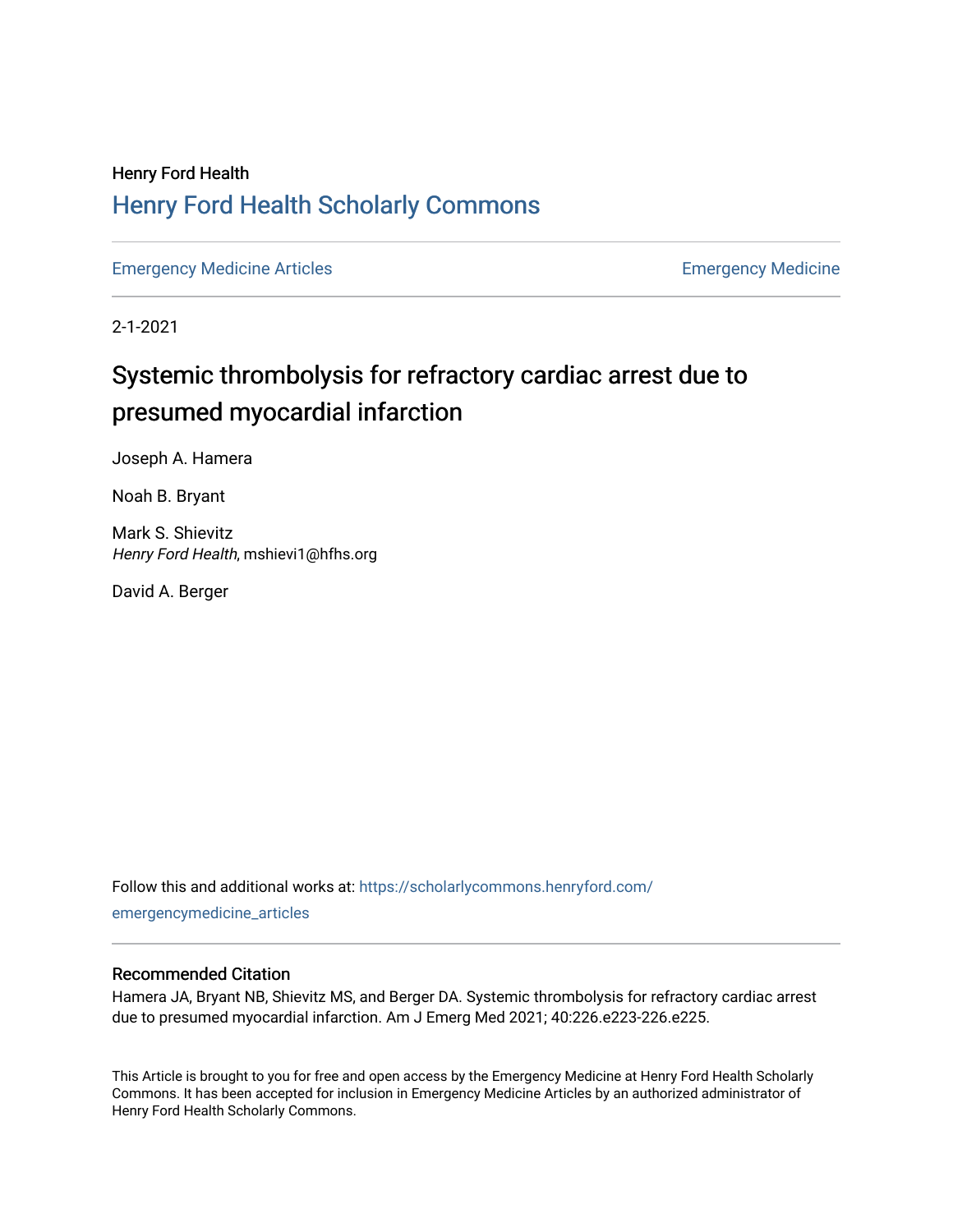Contents lists available at ScienceDirect



American Journal of Emergency Medicine

journal homepage: <www.elsevier.com/locate/ajem>

### Systemic thrombolysis for refractory cardiac arrest due to presumed myocardial infarction



### Joseph A. Hamera, MD <sup>a,b</sup>, Noah B. Bryant, MD <sup>c,d</sup>, Mark S. Shievitz, MD <sup>e</sup>, David A. Berger, MD <sup>a,c,</sup>\*

<sup>a</sup> Department of Emergency Medicine, Beaumont Hospital-Royal Oak, Royal Oak, MI, United States of America

**b** Department of Emergency Medicine, University of Michigan Health System, Ann Arbor, MI, United States of America

<sup>c</sup> Oakland University William Beaumont School of Medicine, Rochester, MI, United States of America

<sup>d</sup> Department of Emergency Medicine, Beaumont Hospital-Grosse Pointe, Grosse Pointe, MI, United States of America

<sup>e</sup> Department of Emergency Medicine, Henry Ford Medical Center-Fairline, Dearborn, MI, United States of America

#### article info abstract

Article history: Received 14 June 2020 Received in revised form 8 July 2020 Accepted 16 July 2020

Keywords: Thrombolysis Out of hospital cardiac arrest

The empiric usage of systemic thrombolysis for refractory out of hospital cardiac arrest (OHCA) is considered for pulmonary embolism (PE), but not for undifferentiated cardiac etiology [1, 2]. We report a case of successful resuscitation after protracted OHCA with suspected non-PE cardiac etiology, with favorable neurological outcome after empiric administration of systemic thrombolysis.

A 47-year-old male presented to the emergency department (ED) after a witnessed OHCA with no bystander cardiopulmonary resuscitation (CPR). His initial rhythm was ventricular fibrillation (VF) which had degenerated into pulseless electrical activity (PEA) by ED arrival. Fifty-seven minutes into his arrest, we gave systemic thrombolysis which obtained return of spontaneous circulation (ROSC). He was transferred to the coronary care unit (CCU) and underwent therapeutic hypothermia. On hospital day (HD) 4 he began following commands and was extubated on HD 5. Subsequent percutaneous coronary intervention (PCI) revealed non-obstructive stenosis in distal LAD. He was discharged home directly from the hospital, with one-month cerebral performance category (CPC) score of one. He was back to work three months post-arrest.

Emergency physicians (EP) should be aware of this topic since we are front-line health care professionals for OHCA. Thrombolytics have the advantage of being widely available in ED and therefore offer an option on a case-by-case basis when intra-arrest PCI and ECPR are not available. This case report adds to the existing literature on systemic thrombolysis as salvage therapy for cardiac arrest from an undifferentiated cardiac etiology. The time is now for this treatment to be reevaluated.

© 2020 Elsevier Inc. All rights reserved.

#### 1. Case report

The American Heart Association (AHA) stated fibrinolysis can be considered for cardiac arrest secondary to suspected or confirmed pulmonary embolism (PE), though not for undifferentiated refractory arrest [\[1,2](#page-2-0)]. Optimism for thrombolysis for OHCA from suspected acute myocardial infarction (AMI) abruptly halted after 2008 double blinded placebo controlled (DBPC) randomized controlled trial (RCT) reported futility and increased intracranial hemorrhage (ICH) [[3-6\]](#page-2-0). Thereafter, the authors are not aware of further RCT in this topic.

We report a case of successful resuscitation after protracted OHCA with suspected AMI etiology, with favorable neurological outcome after administration of alteplase tissue plasminogen activator (tPA).

E-mail address: [David.berger@beaumont.edu](mailto:David.berger@beaumont.edu) (D.A. Berger).

Our objective is to explore systemic thrombolysis as a salvage therapy for refractory OHCA despite maximal conventional resuscitative efforts.

A 47-year-old male presented to the ED after a witnessed OHCA without bystander CPR. Emergency medical services (EMS) arrived within 10 min and found patient in ventricular fibrillation (VF). He was defibrillated seven times without ROSC; arrived at ED 29 min later in PEA. Advanced cardiac life support continued and he was intubated. He did have three-minute ROSC (37 min into his arrest) where ECG revealed anterolateral AMI.

After 57 min of arrest, 50 mg of intravenous tPA was administered and 11 min later he developed ROSC with sinus tachycardic rhythm, for a total of 68 min downtime. Fifteen minutes later became bradycardic and second 50 mg dose of tPA was administered.

During the remainder of ED stay he developed hypoxia and underwent right tube thoracostomy (suspected CPR-related pneumothorax). Computed tomography (CT) head and CT angiography chest was negative for ICH and PE, respectively. He was weaned off vasopressors in the ED.

<sup>⁎</sup> Corresponding author at: 3601 W 13 Mile Rd., Royal Oak, MI 48073, United States of America.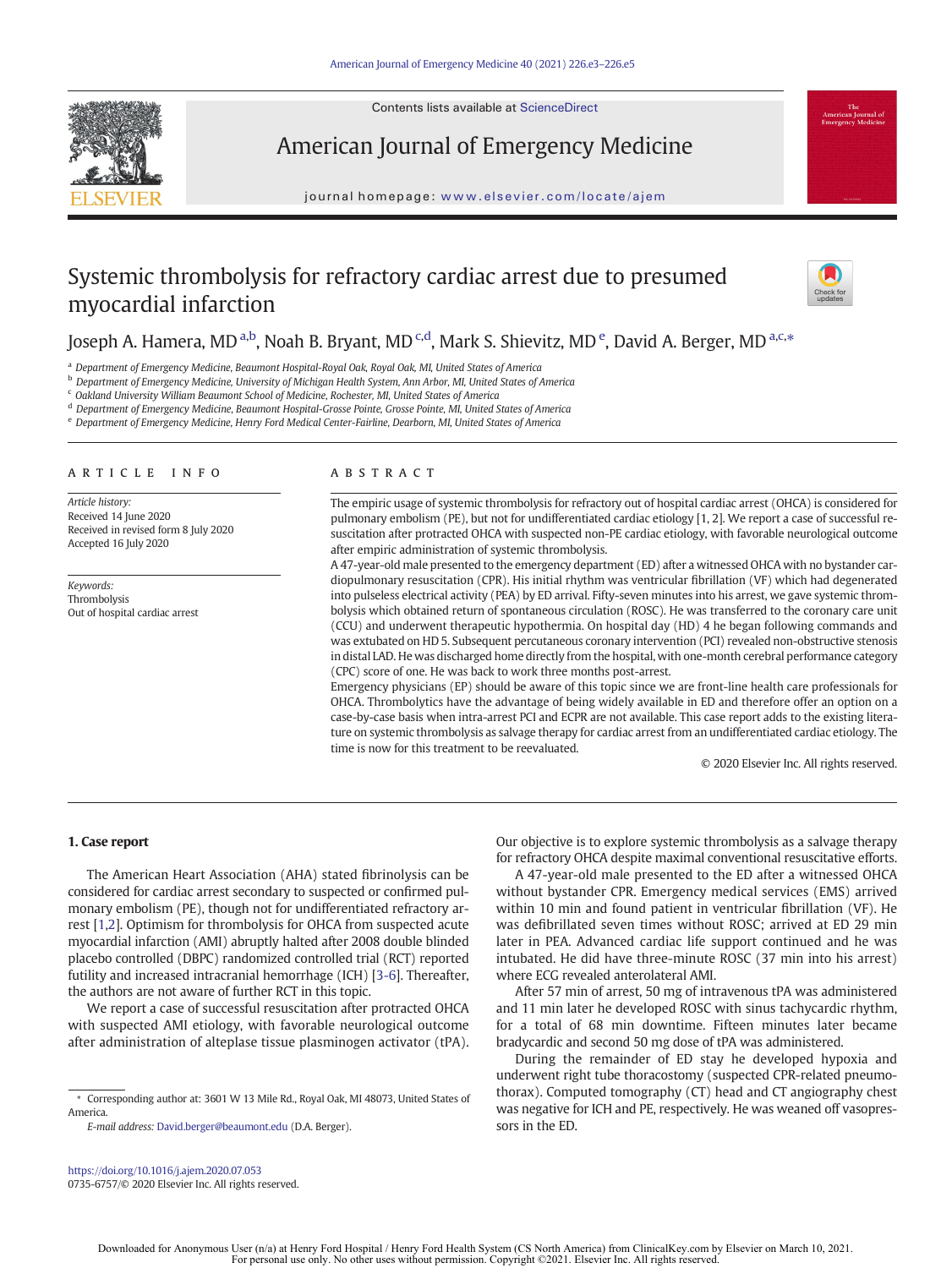<span id="page-2-0"></span>In CCU, he underwent therapeutic hypothermia. He remained comatose until HD four when he began to follow commands in lower extremities. The following morning, he had spontaneous eye opening and was extubated 24 h later. He transferred out of CCU on HD 12, MRI heart on HD 21 suggested myocarditis and cardiac catheterization on HD 22 found non-obstructing disease in the Left Anterior Descending artery.

He was discharged home from the hospital on HD 32 with no residual neurological deficits and cerebral performance category (CPC) score was one. He returned to work within three months post-arrest.

AMI and PE represent 65% of OHCA [7]. The most likely cause of this patient's cardiac arrest was AMI, and Otani described that in witnessed OHCA with initial shockable rhythm, greater than 50% of those are "resistant" to conventional CPR are from AMI [8]. The treatment of choice for AMI is percutaneous coronary intervention (PCI), but infrequently available during cardiac arrest.

Clinicians have reported positive findings utilizing thrombolysis for OHCA in a multitude of research designs. This includes a prospective DBPC RCT [5], before/after prospective study [3], a retrospective propensity-matched analysis [9], a large case series [10] and case reports as recent as 2015 [11-14]. A 2019 meta-analysis reported higher hospital admission rates in patients given thrombolysis, though additional outcomes for efficacy and safety raised concern [15]. The authors are uncertain whether this meta-analysis' higher "survival to admission" in thrombolytic recipients, but similar 24-h survival, could be reflective of early withdrawal of life sustaining treatment (WLST) or higher severity of illness in the thrombolytic recipients. This metaanalysis was also heavily weighted to the neg RCT in 2008, most notably for "survival to discharge" and "bleeding complications" were weighted 66.2% and 78.9%, respectively [6]. This 2008 trial also used Tenecteplace which is difficult to directly compare to prior successful work with Alteplase [3,4].

The probability of achieving a good outcome in cardiac arrest is optimized by a series of interventions starting at the time of arrest [16]. This case illustrates a potential workaround when prehospital care has preserved viability and thrombolytics seem to offer little downside [4].

One intervention which gained popularity is extracorporeal membrane oxygenation (ECMO) with CPR, collectively called ECPR. Data for ECPR for OHCA is only observational trials, and without RCT [17-19]. Our center has ECMO capability but at this time does not offer ECPR. Trials are underway to evaluate its cost-effectiveness and feasibility [\[20\]](#page-3-0).

Also observed in this case is delayed neurological recovery after cardiac arrest, which contrasts with the fact that WLST remaining a major cause of death of comatose OHCA patients [[21\]](#page-3-0). We recognize that despite our case's CPC-1 survival, no bystander-involved protracted CPR with late administration of systemic thrombolysis, the scale appeared tipped towards futility.

The authors readily acknowledge the substantial limitations of the literature on intra-arrest thrombolytics for OHCA, including publication bias. Since the 2008 RCT, other links in the "chain of survival" have been re-examined and the authors are uncertain if the optimization of other links in the chain, has any effect on utility of intra-arrest fibrinolysis [[22,23\]](#page-3-0). This case report builds on the existing literature on systemic thrombolysis as salvage therapy for cardiac arrest from an undifferentiated cardiac etiology. The time is now for this treatment to be reevaluated.

#### Funding disclosure

This research did not receive any specific grant funding from agencies in the public, commercial, or not-for profit sectors.

Our article has never been previously published in any form, except as abstract at the Society of Critical Care Medicine Critical Care Congress on 2/27/2018.

#### Author contribution statement

All listed authors have contributed to this manuscript process as follows:

\*JAH contributed to conceptualization, original draft and review/ editing.

\*NBB contributed to review/editing and clinically managed the case. \*MSS contributed to review/editing and clinically managed the case.

\*DAB contributed to conceptualization, original draft, review/ editing, clinically managed the case and supervision.

#### Declaration of Competing Interest

None.

#### Acknowledgements

The authors wish to acknowledge the support of our institution's therapeutic hypothermia team, including Dr. Robert Swor, Dr. Kelly Sawyer and Ryan Paternoster. We also are grateful for the bedside nurses, cardiologists, neurologists who expertly manage these cases after the patient leaves our Emergency Department. Your clinical and research excellence inspires us all.

#### References

- [1] [Neumar RW, et al. Part 8: adult advanced cardiovascular life support: 2010](http://refhub.elsevier.com/S0735-6757(20)30647-1/rf0005) [American heart association guidelines for cardiopulmonary resuscitation and emer](http://refhub.elsevier.com/S0735-6757(20)30647-1/rf0005)[gency cardiovascular care. Circulation. 2010;122\(18 Suppl 3\):S729](http://refhub.elsevier.com/S0735-6757(20)30647-1/rf0005)–67.
- [2] [Lavonas EJ, et al. Part 10: special circumstances of resuscitation: 2015 American](http://refhub.elsevier.com/S0735-6757(20)30647-1/rf0010) [heart association guidelines update for cardiopulmonary resuscitation and emer](http://refhub.elsevier.com/S0735-6757(20)30647-1/rf0010)[gency cardiovascular care. Circulation. 2015;132\(18 Suppl 2\):S501](http://refhub.elsevier.com/S0735-6757(20)30647-1/rf0010)–18.
- [3] Bottiger BW, et al. Effi[cacy and safety of thrombolytic therapy after initially unsuc](http://refhub.elsevier.com/S0735-6757(20)30647-1/rf0015)[cessful cardiopulmonary resuscitation: a prospective clinical trial. Lancet. 2001;357](http://refhub.elsevier.com/S0735-6757(20)30647-1/rf0015) [\(9268\):1583](http://refhub.elsevier.com/S0735-6757(20)30647-1/rf0015)–5.
- [4] [Lederer W, et al. Recombinant tissue plasminogen activator during cardiopulmonary](http://refhub.elsevier.com/S0735-6757(20)30647-1/rf0020) [resuscitation in 108 patients with out-of-hospital cardiac arrest. Resuscitation. 2001;](http://refhub.elsevier.com/S0735-6757(20)30647-1/rf0020) [50\(1\):71](http://refhub.elsevier.com/S0735-6757(20)30647-1/rf0020)–6.
- [5] [Fatovich DM, Dobb GJ, Clugston RA. A pilot randomised trial of thrombolysis in car](http://refhub.elsevier.com/S0735-6757(20)30647-1/rf0025)[diac arrest \(the TICA trial\). Resuscitation. 2004;61\(3\):309](http://refhub.elsevier.com/S0735-6757(20)30647-1/rf0025)–13.
- [6] [Bottiger BW, et al. Thrombolysis during resuscitation for out-of-hospital cardiac ar](http://refhub.elsevier.com/S0735-6757(20)30647-1/rf0030)[rest. N Engl J Med. 2008;359\(25\):2651](http://refhub.elsevier.com/S0735-6757(20)30647-1/rf0030)–62.
- [Keuper W, et al. Reperfusion therapy in out-of-hospital cardiac arrest: current in](http://refhub.elsevier.com/S0735-6757(20)30647-1/rf0035)[sights. Resuscitation. 2007;73\(2\):189](http://refhub.elsevier.com/S0735-6757(20)30647-1/rf0035)–201.
- [8] [Otani T, et al. Resistance to conventional cardiopulmonary resuscitation in](http://refhub.elsevier.com/S0735-6757(20)30647-1/rf0040) [witnessed out-of-hospital cardiac arrest patients with shockable initial cardiac](http://refhub.elsevier.com/S0735-6757(20)30647-1/rf0040) [rhythm. J Cardiol. 2016;68\(2\):161](http://refhub.elsevier.com/S0735-6757(20)30647-1/rf0040)–7.
- [9] Renard A, et al. Impact of fi[brinolysis on immediate prognosis of patients with out](http://refhub.elsevier.com/S0735-6757(20)30647-1/rf0045)[of-hospital cardiac arrest. J Thromb Thrombolysis. 2011;32\(4\):405](http://refhub.elsevier.com/S0735-6757(20)30647-1/rf0045)–9.
- [10] [Arntz HR, et al. Out-of-hospital thrombolysis during cardiopulmonary resuscitation](http://refhub.elsevier.com/S0735-6757(20)30647-1/rf0050) [in patients with high likelihood of ST-elevation myocardial infarction. Resuscitation.](http://refhub.elsevier.com/S0735-6757(20)30647-1/rf0050) [2008;76\(2\):180](http://refhub.elsevier.com/S0735-6757(20)30647-1/rf0050)–4.
- [11] [Reyner K, et al. Successful use of intra-arrest thrombolysis for electrical storm due to](http://refhub.elsevier.com/S0735-6757(20)30647-1/rf0055) [acute myocardial infarction. Am J Emerg Med. 2015;33\(7\) \(p. 990.e5](http://refhub.elsevier.com/S0735-6757(20)30647-1/rf0055)–8).
- [12] [Tiffany PA, Schultz M, Stueven H. Bolus thrombolytic infusions during CPR for pa](http://refhub.elsevier.com/S0735-6757(20)30647-1/rf0060)[tients with refractory arrest rhythms: outcome of a case series. Ann Emerg Med.](http://refhub.elsevier.com/S0735-6757(20)30647-1/rf0060) [1998;31\(1\):124](http://refhub.elsevier.com/S0735-6757(20)30647-1/rf0060)–6.
- [13] [Duchateau FX, et al. Out-of-hospital thrombolytic therapy during cardiopulmonary](http://refhub.elsevier.com/S0735-6757(20)30647-1/rf0065) [resuscitation in refractory cardiac arrest due to acute myocardial infarction. Eur J](http://refhub.elsevier.com/S0735-6757(20)30647-1/rf0065) [Emerg Med. 2001;8\(3\):241](http://refhub.elsevier.com/S0735-6757(20)30647-1/rf0065)–3.
- [14] [Sheth A, et al. Bolus thrombolytic infusion during prolonged refractory cardiac arrest](http://refhub.elsevier.com/S0735-6757(20)30647-1/rf0070) [of undiagnosed cause. Emerg Med J. 2006;23\(3\):e19.](http://refhub.elsevier.com/S0735-6757(20)30647-1/rf0070)
- [15] [Wang Y, et al. Can systemic thrombolysis improve prognosis of cardiac arrest pa](http://refhub.elsevier.com/S0735-6757(20)30647-1/rf0075)[tients during cardiopulmonary resuscitation? A systematic review and meta](http://refhub.elsevier.com/S0735-6757(20)30647-1/rf0075)[analysis. J Emerg Med. 2019;57\(4\):478](http://refhub.elsevier.com/S0735-6757(20)30647-1/rf0075)–87.
- [16] [Cummins RO, et al. Improving survival from sudden cardiac arrest: the](http://refhub.elsevier.com/S0735-6757(20)30647-1/rf0080) "chain of survival" [concept. A statement for health professionals from the advanced cardiac life](http://refhub.elsevier.com/S0735-6757(20)30647-1/rf0080) [support subcommittee and the emergency cardiac care committee, American](http://refhub.elsevier.com/S0735-6757(20)30647-1/rf0080) [Heart Association. Circulation. 1991;83\(5\):1832](http://refhub.elsevier.com/S0735-6757(20)30647-1/rf0080)–47.
- [17] [Panchal AR, et al. 2019 American Heart Association focused update on advanced car](http://refhub.elsevier.com/S0735-6757(20)30647-1/rf0085)[diovascular life support: use of advanced airways, vasopressors, and extracorporeal](http://refhub.elsevier.com/S0735-6757(20)30647-1/rf0085) [cardiopulmonary resuscitation during cardiac arrest: an update to the American](http://refhub.elsevier.com/S0735-6757(20)30647-1/rf0085) [Heart Association guidelines for cardiopulmonary resuscitation and emergency car](http://refhub.elsevier.com/S0735-6757(20)30647-1/rf0085)[diovascular care. Circulation. 2019;140\(24\):e881](http://refhub.elsevier.com/S0735-6757(20)30647-1/rf0085)–94.